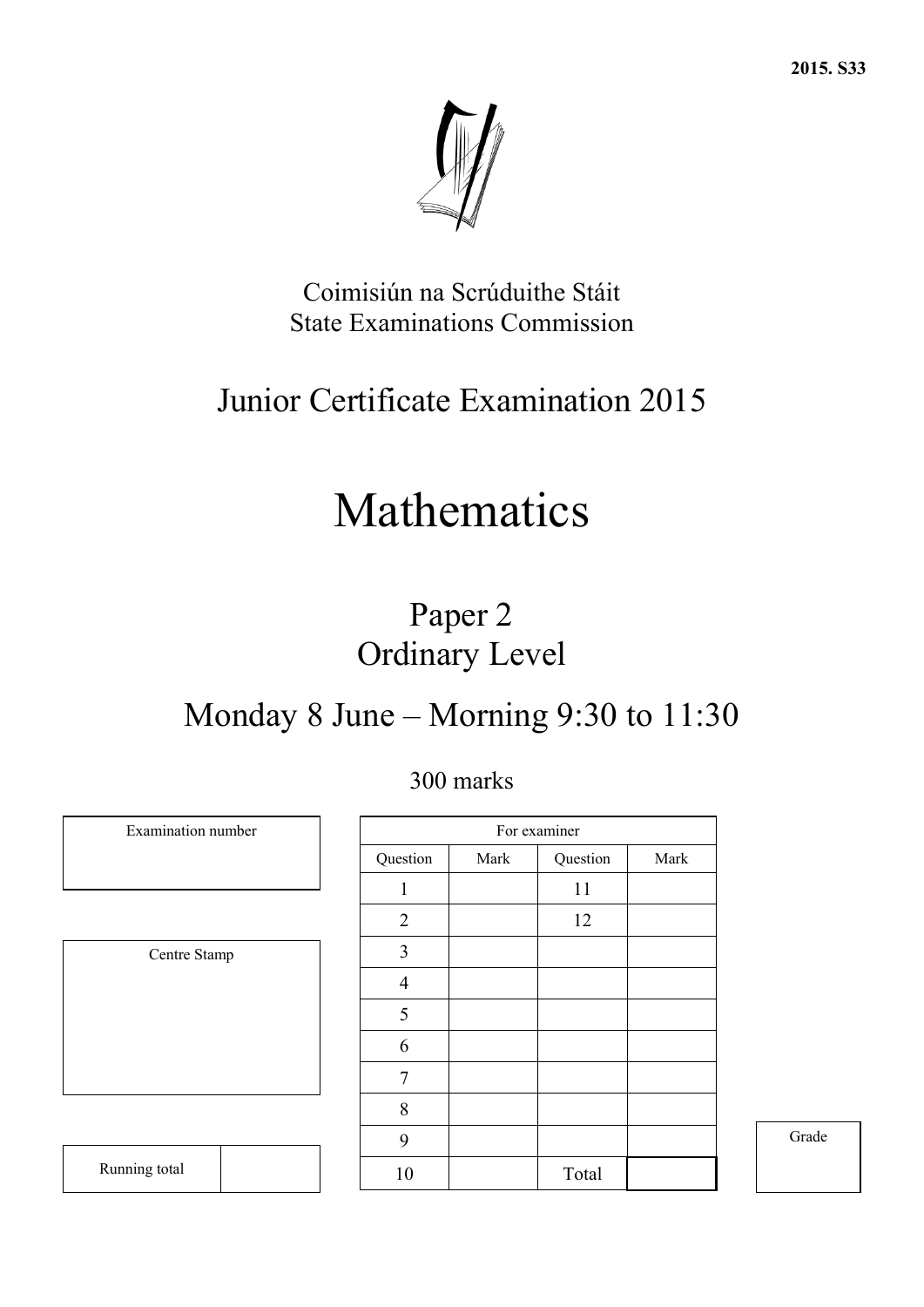### **Instructions**

There are 12 questions on this examination paper. Answer **all** questions.

Questions do not necessarily carry equal marks. To help you manage your time during this examination, a maximum time for each question is suggested. If you remain within these times you should have about 10 minutes left to review your work.

Write your answers in the spaces provided in this booklet. You may lose marks if you do not do so. There is space for extra work at the back of the booklet. You may also ask the superintendent for more paper. Label any extra work clearly with the question number and part.

The superintendent will give you a copy of the *Formulae and Tables* booklet. You must return it at the end of the examination. You are not allowed to bring your own copy into the examination.

#### **You will lose marks if all necessary work is not clearly shown.**

**You may lose marks if the appropriate units of measurement are not included, where relevant.** 

#### **You may lose marks if your answers are not given in simplest form, where relevant.**

Write the make and model of your calculator(s) here: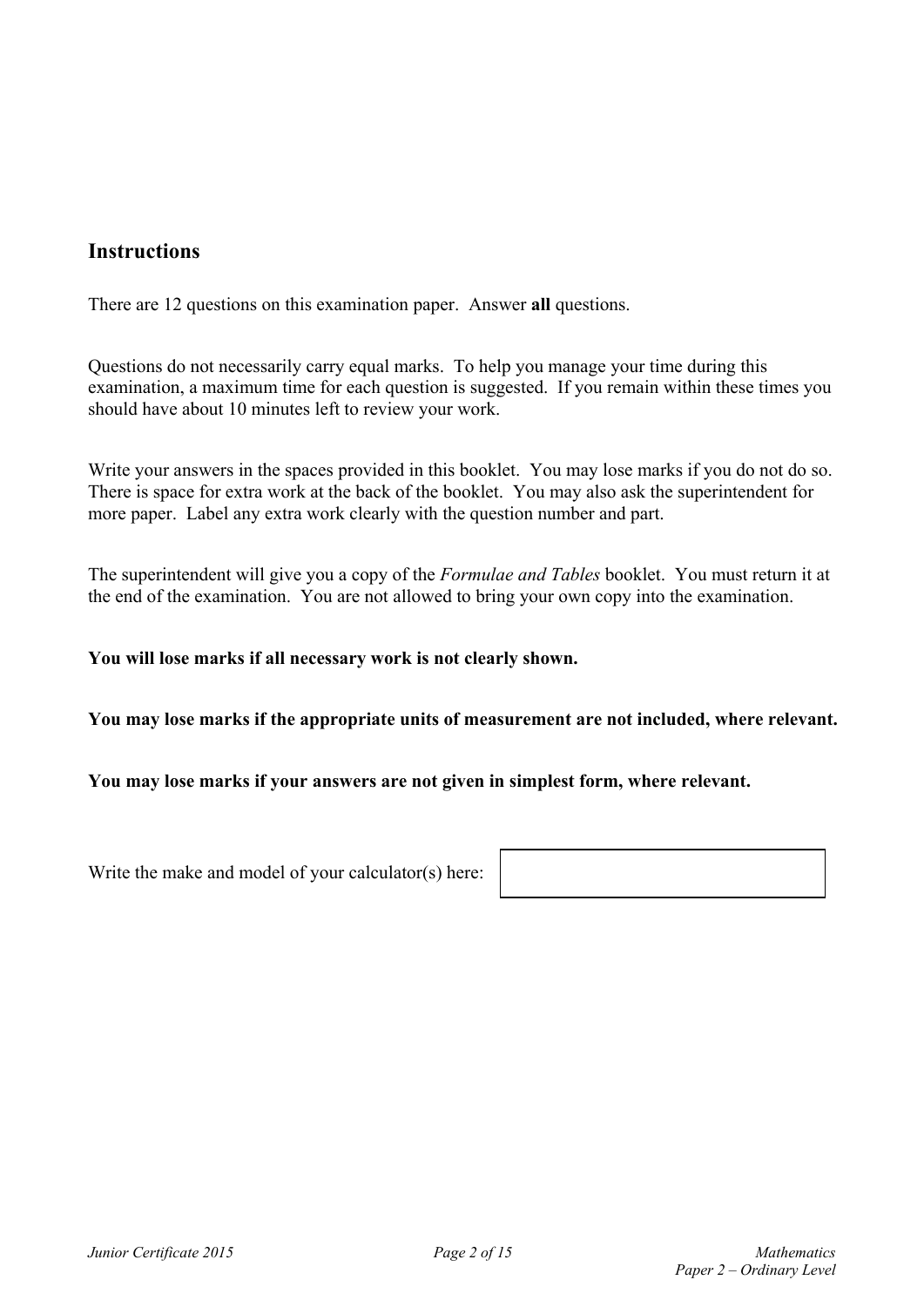#### **Question 1 (Suggested maximum time: 10 minutes)**

The songs on Gavin's phone are shown in the table below.

| <b>Singer</b> | <b>Number</b><br>of songs |
|---------------|---------------------------|
| Usher         |                           |
| Pharrell      | 15                        |
| Ed Sheeran    | 4                         |
| Hozier        | 3                         |

Gavin has **30 songs** on his phone, in total.

**(a)** Find how many songs by Usher are on Gavin's phone.

Gavin plays a song at random on his phone.

**(b)** Find the **probability** that this song is by Hozier.

|  |  |  |  |  |  |  |  |  |  |  |  | Answer $=$ $\vdash$ |  |
|--|--|--|--|--|--|--|--|--|--|--|--|---------------------|--|
|  |  |  |  |  |  |  |  |  |  |  |  |                     |  |

#### **(c)** Find the **probability** that this song is by Ed Sheeran **or** Pharrell.



Gavin plays a song by Ed Sheeran, and then plays a song by Hozier.

### **(d)** In **how many different ways** can he do this? Remember that he has 4 songs by Ed Sheeran and 3 songs by Hozier.

| ____ |  |  |  |  |  |  |  |  |  |  |  |  |  |  |  |  |
|------|--|--|--|--|--|--|--|--|--|--|--|--|--|--|--|--|
| ____ |  |  |  |  |  |  |  |  |  |  |  |  |  |  |  |  |
|      |  |  |  |  |  |  |  |  |  |  |  |  |  |  |  |  |
|      |  |  |  |  |  |  |  |  |  |  |  |  |  |  |  |  |
|      |  |  |  |  |  |  |  |  |  |  |  |  |  |  |  |  |

| ınır<br>ur<br>ı |
|-----------------|
|                 |

*Paper 2 – Ordinary Level*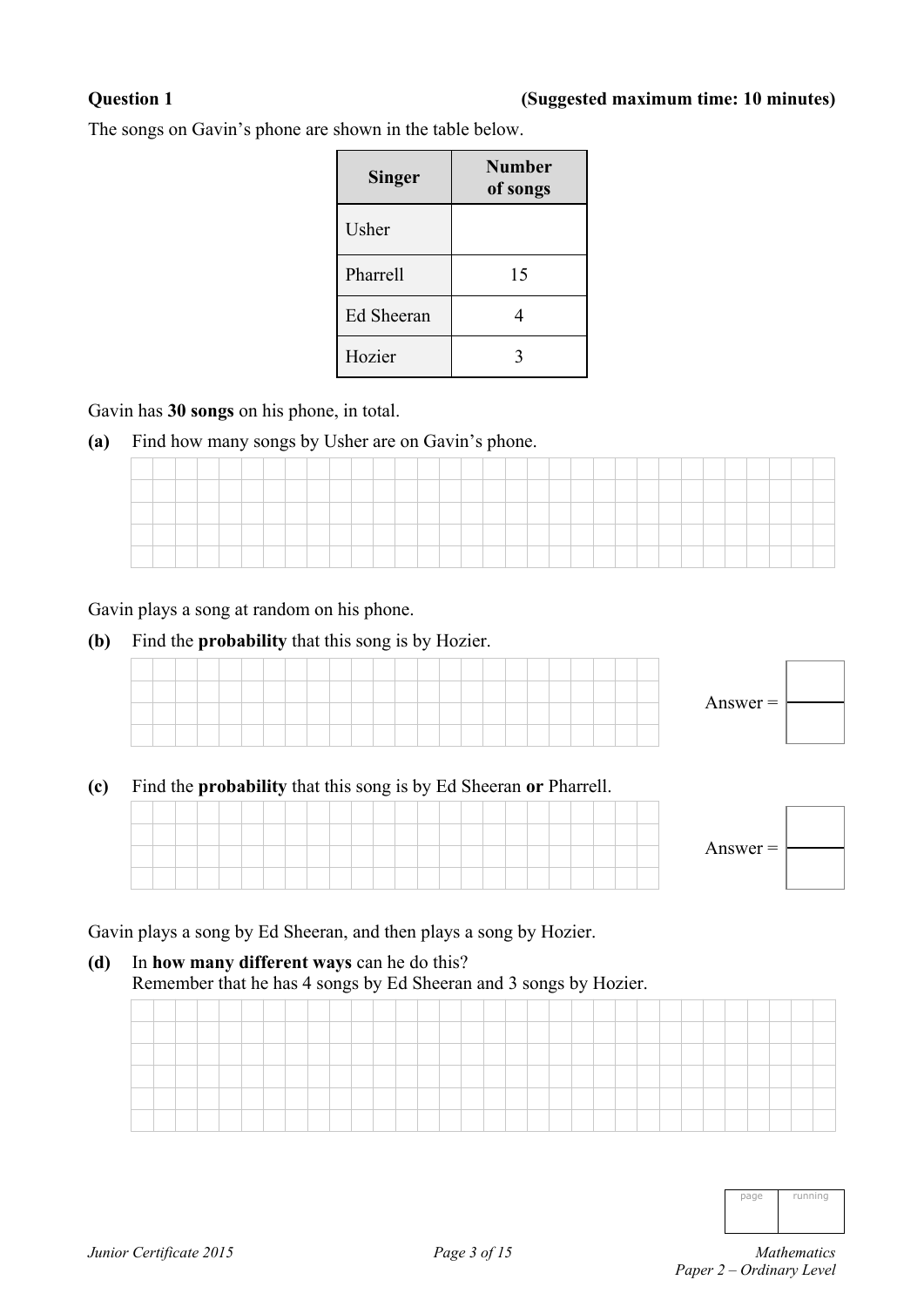### **Question 2 (Suggested maximum time: 5 minutes)**

When the Irish rugby team played in Croke Park, a rugby pitch was made inside the GAA pitch.

The GAA pitch was 145 m long and 90 m wide. The rugby pitch was 120 m long and 70 m wide.



**(a)** Find the **area** of each pitch.

| Area of GAA pitch: |  |  |  |  |  |  |  | Area of rugby pitch: |  |  |  |  |  |  |  |
|--------------------|--|--|--|--|--|--|--|----------------------|--|--|--|--|--|--|--|
|                    |  |  |  |  |  |  |  |                      |  |  |  |  |  |  |  |
|                    |  |  |  |  |  |  |  |                      |  |  |  |  |  |  |  |
|                    |  |  |  |  |  |  |  |                      |  |  |  |  |  |  |  |
|                    |  |  |  |  |  |  |  |                      |  |  |  |  |  |  |  |
|                    |  |  |  |  |  |  |  |                      |  |  |  |  |  |  |  |

**(b)** What area of the GAA pitch was **not** used for rugby?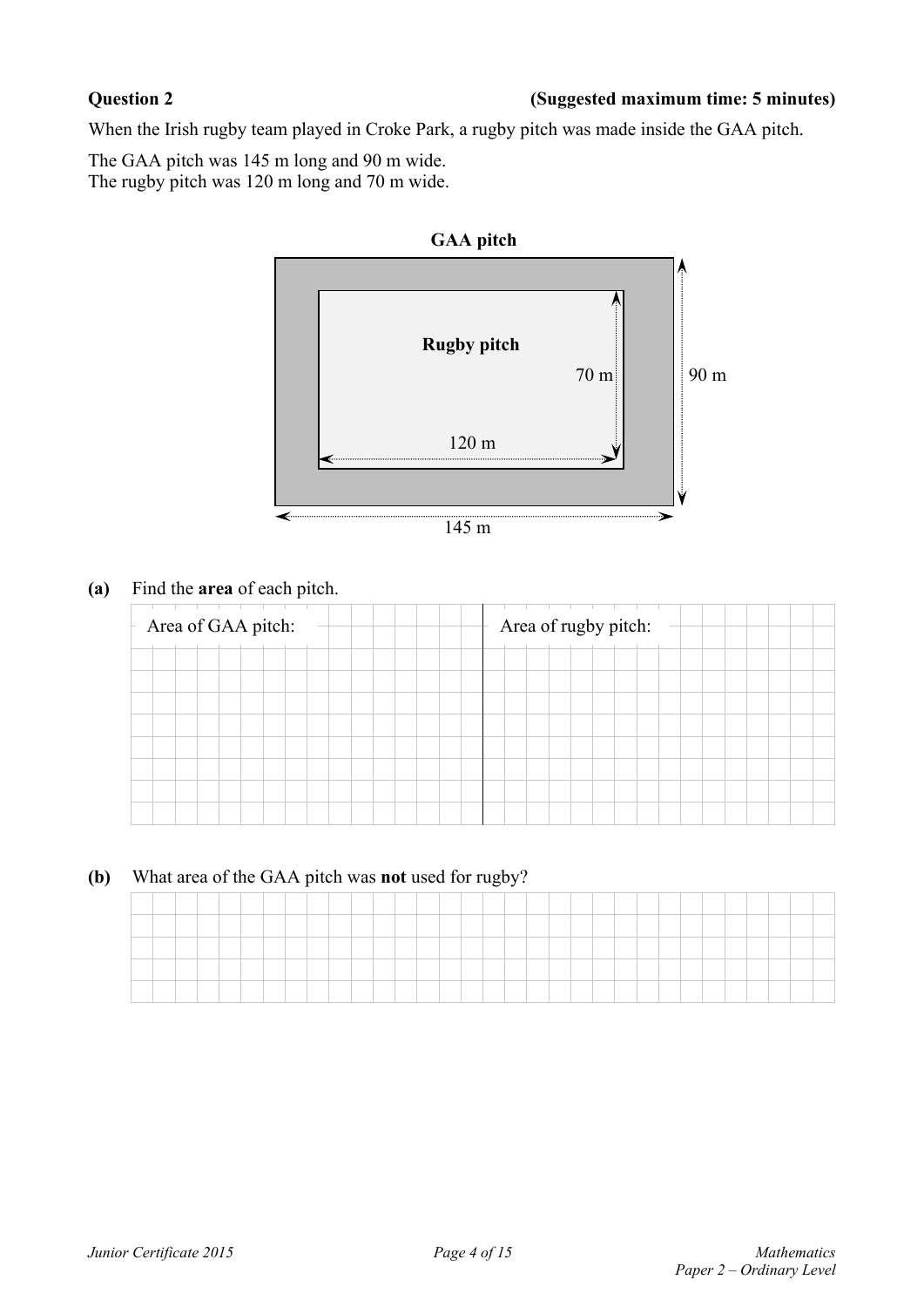### **Question 3 (Suggested maximum time: 10 minutes)**

**(a) Calculate** the size of the angle marked *P* in the right-angled triangle below.



### **(b)** Draw the image of the triangle below under **axial symmetry** in the line *k*.





### **(ii)** Use the Theorem of **Pythagoras** to find the length of the **hypotenuse** of this triangle.

| ______       |  |  | _____ |  |  |  |  |  |  |  |  |  |  |  |  |  |
|--------------|--|--|-------|--|--|--|--|--|--|--|--|--|--|--|--|--|
| ____<br>____ |  |  |       |  |  |  |  |  |  |  |  |  |  |  |  |  |
|              |  |  |       |  |  |  |  |  |  |  |  |  |  |  |  |  |
|              |  |  |       |  |  |  |  |  |  |  |  |  |  |  |  |  |
|              |  |  |       |  |  |  |  |  |  |  |  |  |  |  |  |  |
|              |  |  |       |  |  |  |  |  |  |  |  |  |  |  |  |  |

*Paper 2 – Ordinary Level*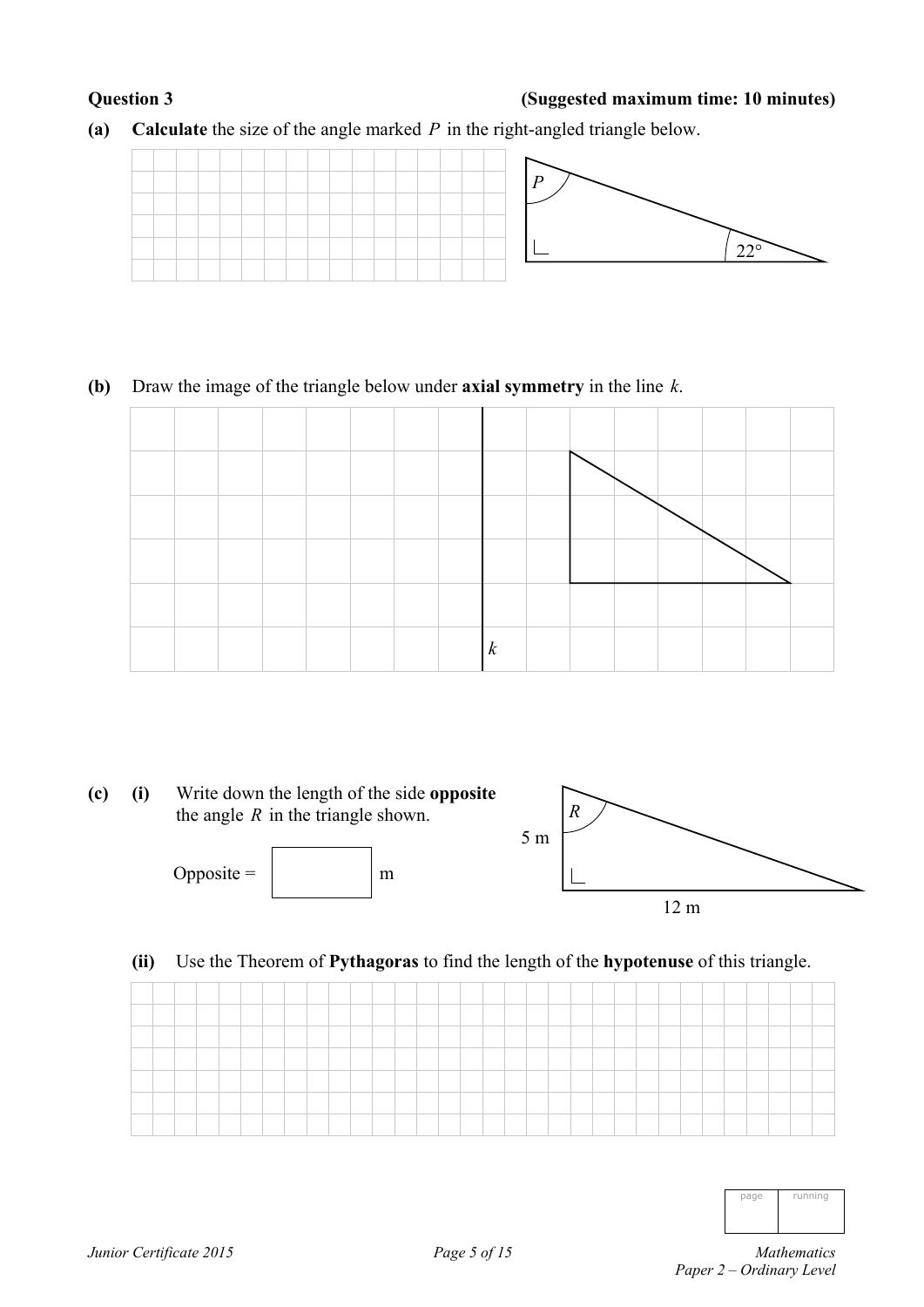The diagram shows the number of new cars sold in a garage in one year.



**(a)** How many new cars were sold in the months **April – June**?

In the months **October – December**, there were exactly **half** as many new cars sold as in April – June.

**(b)** How many new cars were sold in **October – December**?

**(c) Draw** the bar for **October – December** on the diagram above.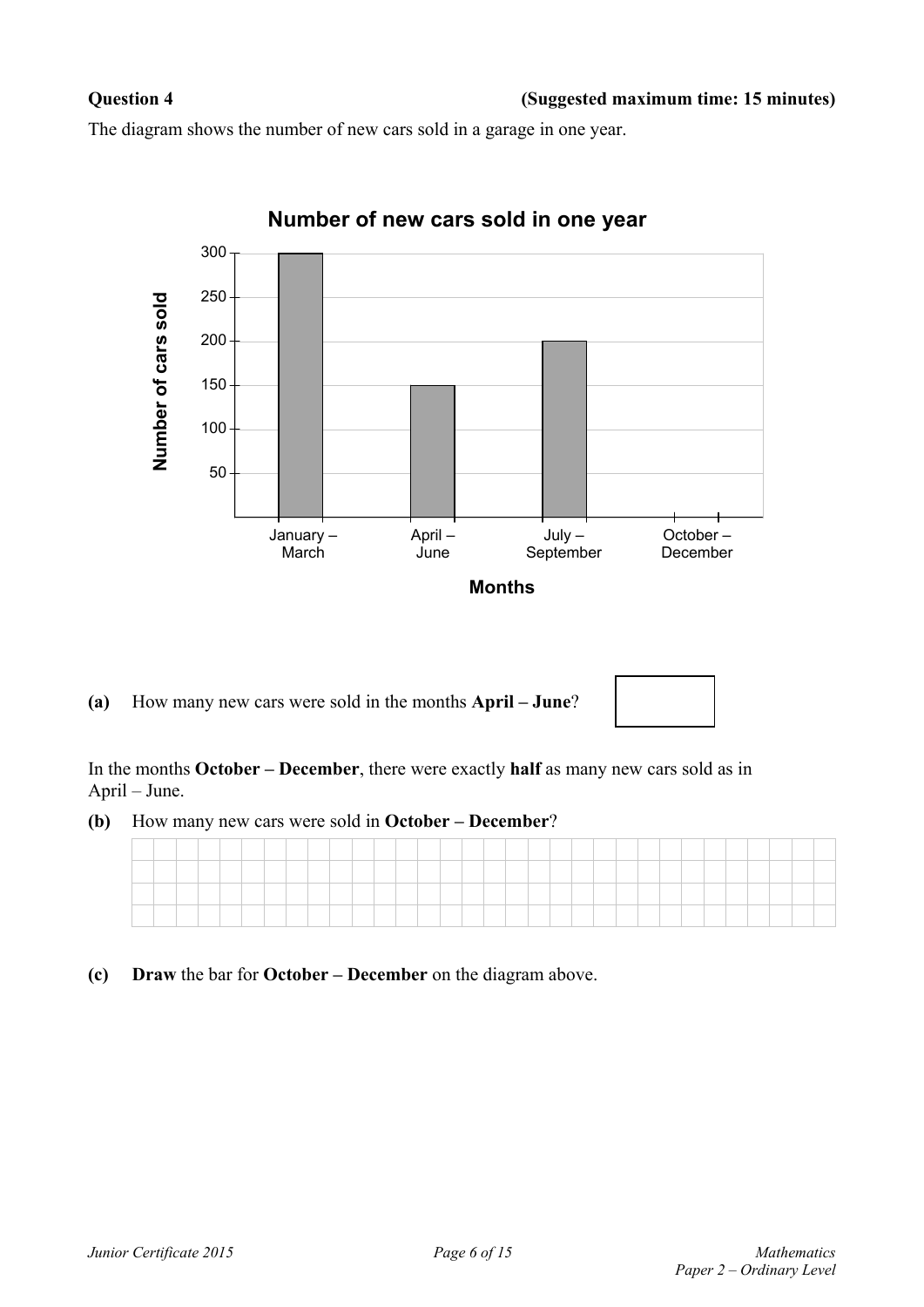**(d)** When were the **most** new cars sold? Put a tick  $(\checkmark)$  in the correct box.

| January $-$ | $April -$ | $July -$  | $October -$ |
|-------------|-----------|-----------|-------------|
| March       | June      | September | December    |
|             |           |           |             |

**(e)** Calculate the **total** number of new cars sold in the year.

**(f)** Calculate the **average** (mean) number of new cars sold **per month** in the year. Give your answer correct to one decimal place.

|                                 |  |  |     |  |      |       | and the control of the con- | the contract of the contract of |  | the contract of the contract of the contract of the | and the control of the con- |  |  |  |  |  |  |  |
|---------------------------------|--|--|-----|--|------|-------|-----------------------------|---------------------------------|--|-----------------------------------------------------|-----------------------------|--|--|--|--|--|--|--|
| <b>Service Controllers</b><br>_ |  |  | ___ |  |      |       |                             |                                 |  |                                                     |                             |  |  |  |  |  |  |  |
| --                              |  |  |     |  | ____ | _____ |                             |                                 |  |                                                     | _____                       |  |  |  |  |  |  |  |
| ___                             |  |  |     |  |      |       |                             |                                 |  |                                                     |                             |  |  |  |  |  |  |  |
|                                 |  |  |     |  |      |       |                             |                                 |  |                                                     |                             |  |  |  |  |  |  |  |
|                                 |  |  |     |  |      |       |                             |                                 |  |                                                     |                             |  |  |  |  |  |  |  |

#### **Question 5 (Suggested maximum time: 5 minutes)**

**(a)** One of the following is a description of the **mode** of a list. Put a tick  $(\checkmark)$  in the correct box to show which one.

| Description                                | Put a tick $(\checkmark)$<br>in one box |
|--------------------------------------------|-----------------------------------------|
| The <b>middle</b> value in an ordered list |                                         |
| The <b>biggest</b> value in a list         |                                         |
| The most common value in a list            |                                         |

**(b)** Write out a list that has a mode, and write down the mode of your list.

| $-List:$ |  |  |  |  |  |  |  |  |  |  |      |         |  |
|----------|--|--|--|--|--|--|--|--|--|--|------|---------|--|
|          |  |  |  |  |  |  |  |  |  |  |      |         |  |
| Mode:    |  |  |  |  |  |  |  |  |  |  |      |         |  |
|          |  |  |  |  |  |  |  |  |  |  |      |         |  |
|          |  |  |  |  |  |  |  |  |  |  | page | running |  |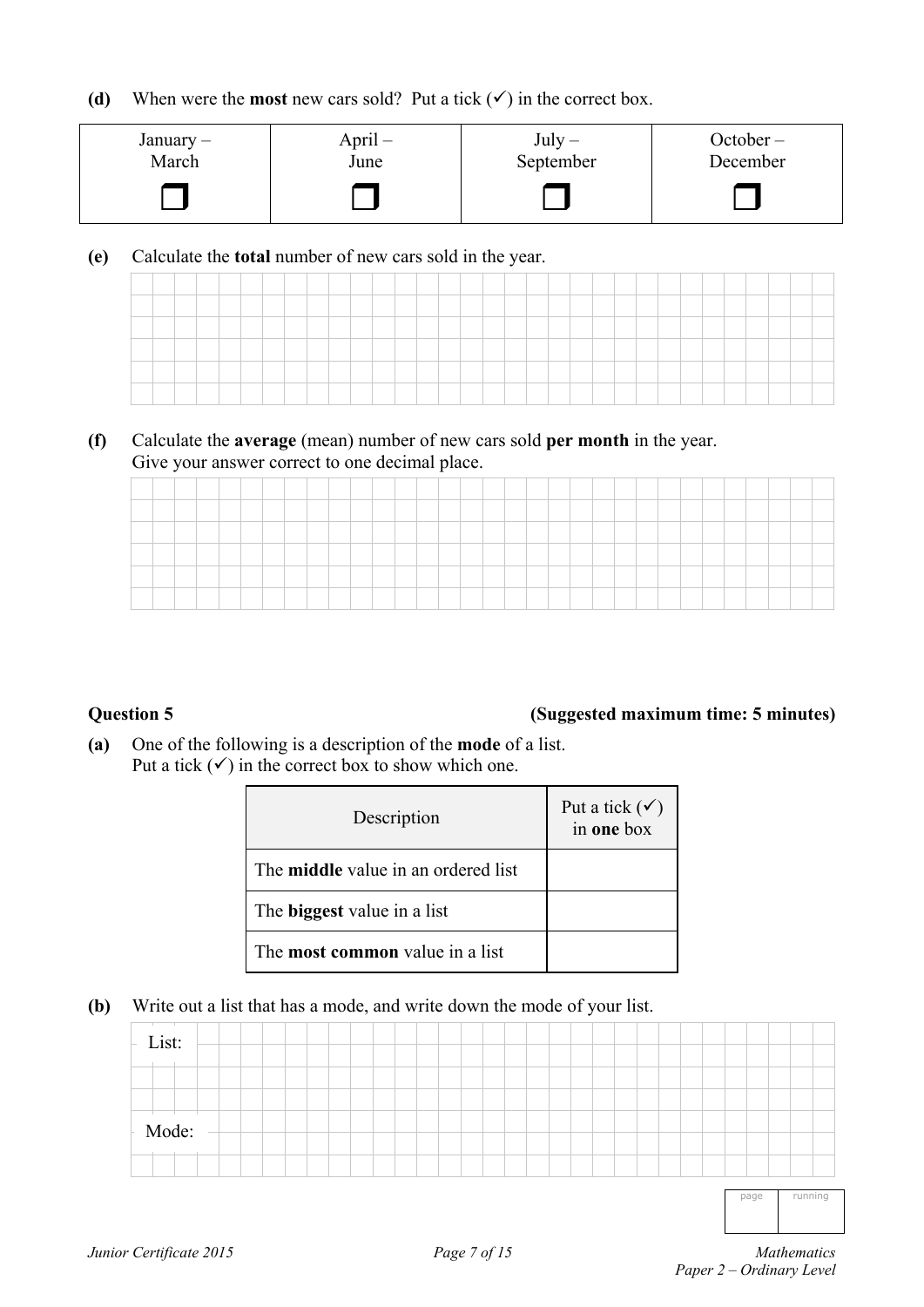### **Question 6 (Suggested maximum time: 10 minutes)**

The points *A* and *B* are shown on the co-ordinate grid below.



**(a)** Write down the co-ordinates of the point *A*.



*B* is the point  $(6, 2)$ .

**(b)** Find the **length** of [*AB*]. Give your answer in the form  $\sqrt{x}$ , where  $x \in \mathbb{N}$ .

*C* is the point  $(-4, 1)$ .

- **(c) Plot** the point *C* on the co-ordinate grid above. **Label** the point *C* clearly.
- **(d)** Find the **slope** of the line *CA*.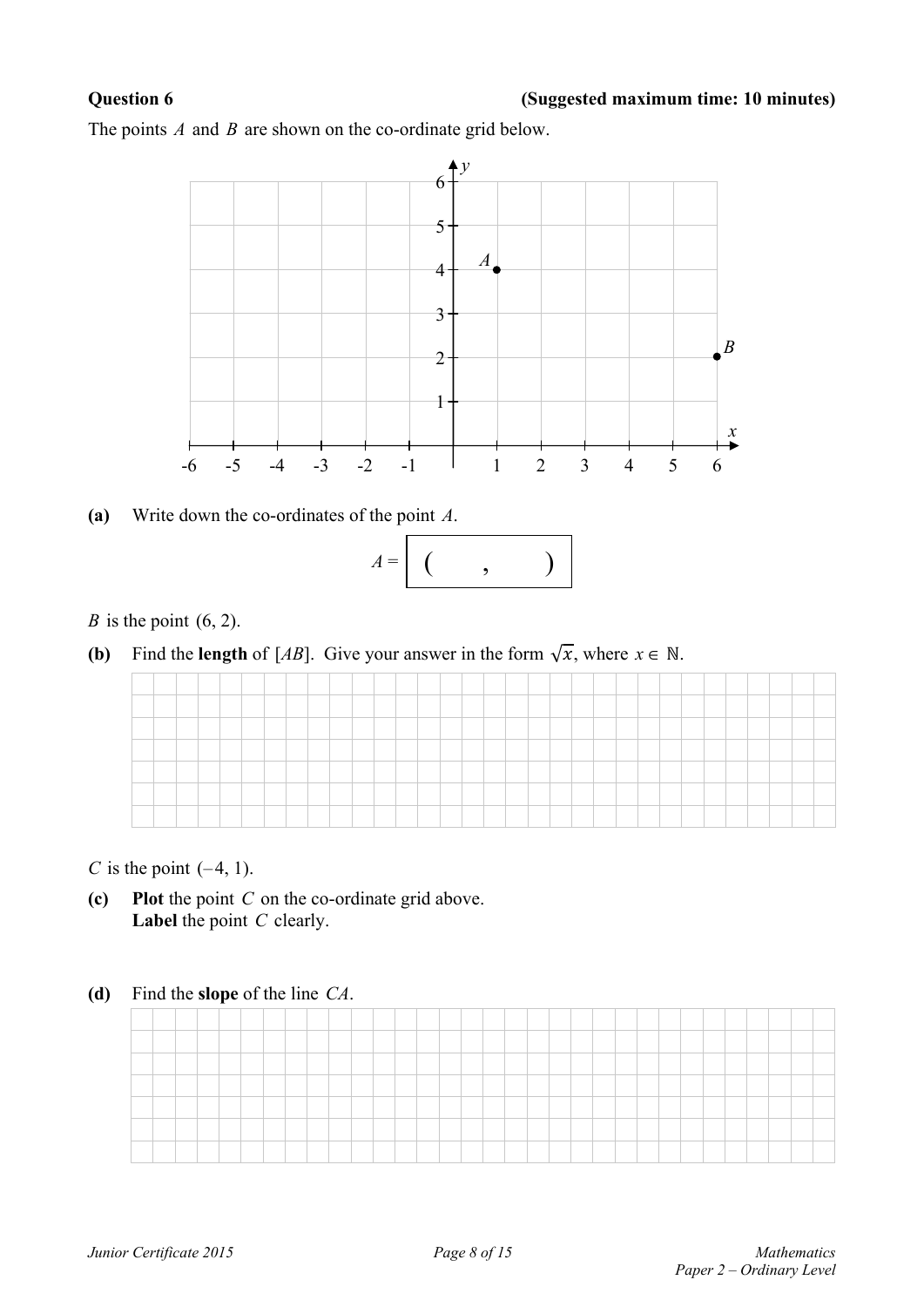#### **Question 7 (Suggested maximum time: 10 minutes)**

Íde draws the sketch of the triangle shown. The lengths of the sides are 4 cm, 6 cm, and 8 cm.



(a) What type of triangle has Ide sketched? Put a tick  $(\checkmark)$  in the correct box.

| Type of Triangle | Put a tick $(\checkmark)$ in<br>one box |
|------------------|-----------------------------------------|
| <b>Isosceles</b> |                                         |
| Scalene          |                                         |
| Equilateral      |                                         |

**(b) Construct** Íde's triangle in the box below. Show your construction lines clearly.

**(c)** Measure the biggest angle in your triangle from part **(b)**. Write the size of this angle into the box below, correct to the nearest degree.

```
Size of biggest angle = \begin{bmatrix} \circ \end{bmatrix}
```

| <b>STA</b> | unnın.<br>I |
|------------|-------------|
|            |             |

*Junior Certificate 2015 Page 9 of 15 Mathematics Paper 2 – Ordinary Level*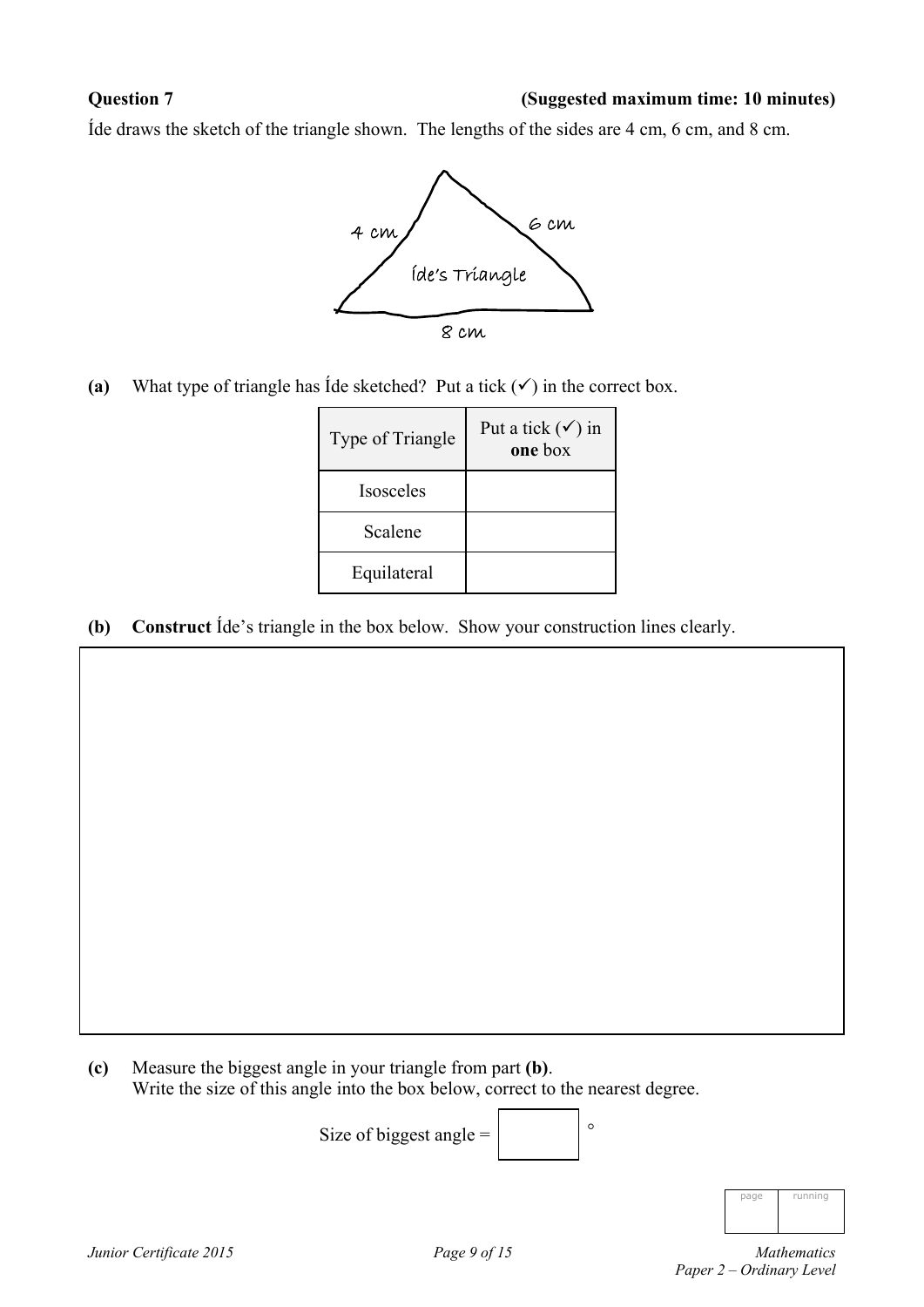### **Question 8 (Suggested maximum time: 10 minutes)**

The marks that 9 students got on a test are:

| 23   16   13   30   26   15   18   23   20 |  |  |  |  |  |  |  |  |
|--------------------------------------------|--|--|--|--|--|--|--|--|
|--------------------------------------------|--|--|--|--|--|--|--|--|

**(a)** Write out all 9 marks **in order**, from the smallest to the biggest.



**(b)** Write down the **median** mark. Median mark=

**(c)** Find the **range** of the marks.

| ___ |  |  |  |  |  |  |  |  |  |  |  |  |  |  |  |  |
|-----|--|--|--|--|--|--|--|--|--|--|--|--|--|--|--|--|

### The teacher **adds 2 marks** onto each student's mark.

**(d)** Find the **new range** of the marks.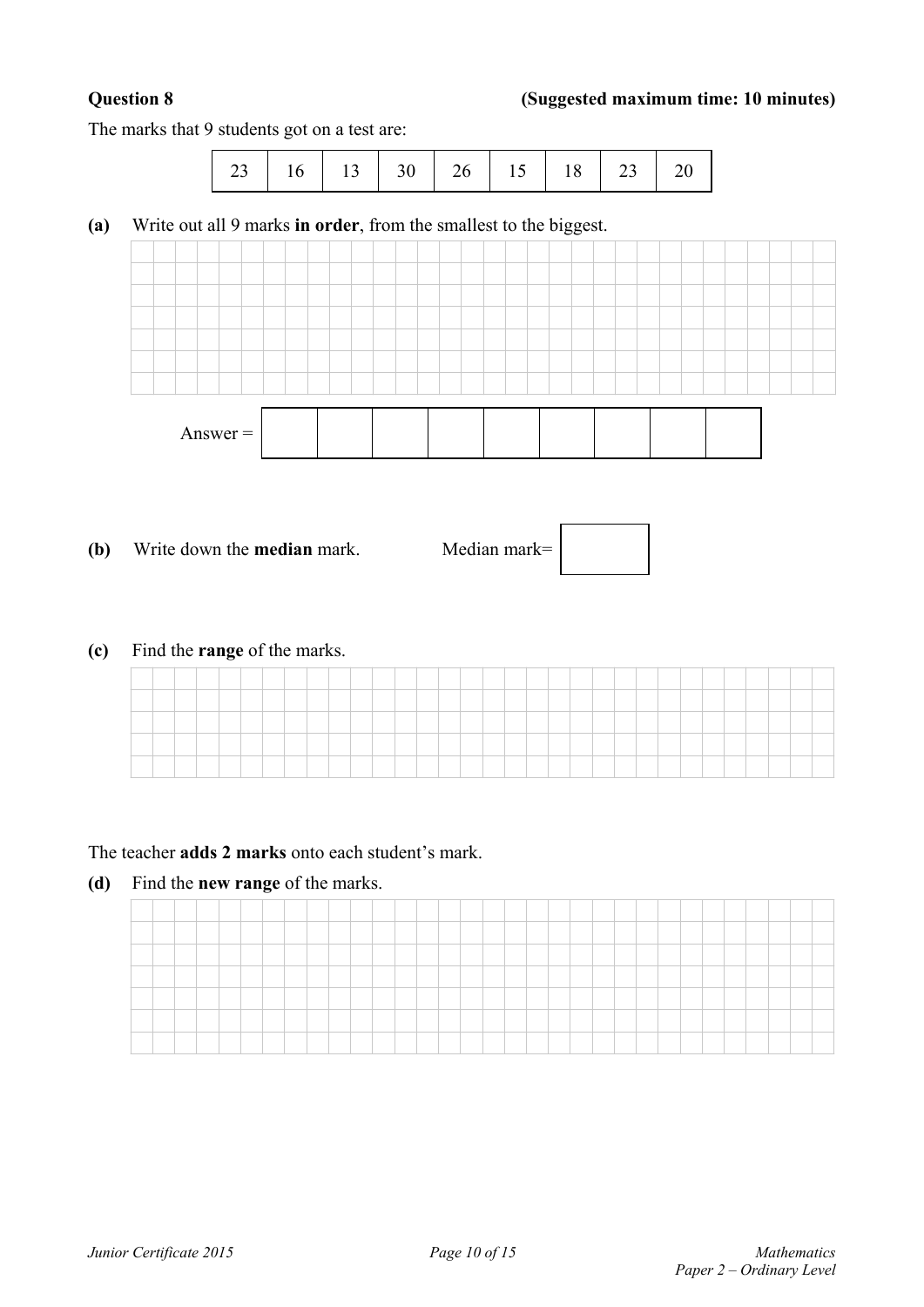### **Question 9 (Suggested maximum time: 5 minutes)**

A cube has sides of length 2 cm.

**(a)** Find the **volume** of the cube.



- **(b)** How many **faces** does a cube have?
- **(c)** Draw a **net** of the cube, as accurately as you can.

| nane | running |
|------|---------|
|      |         |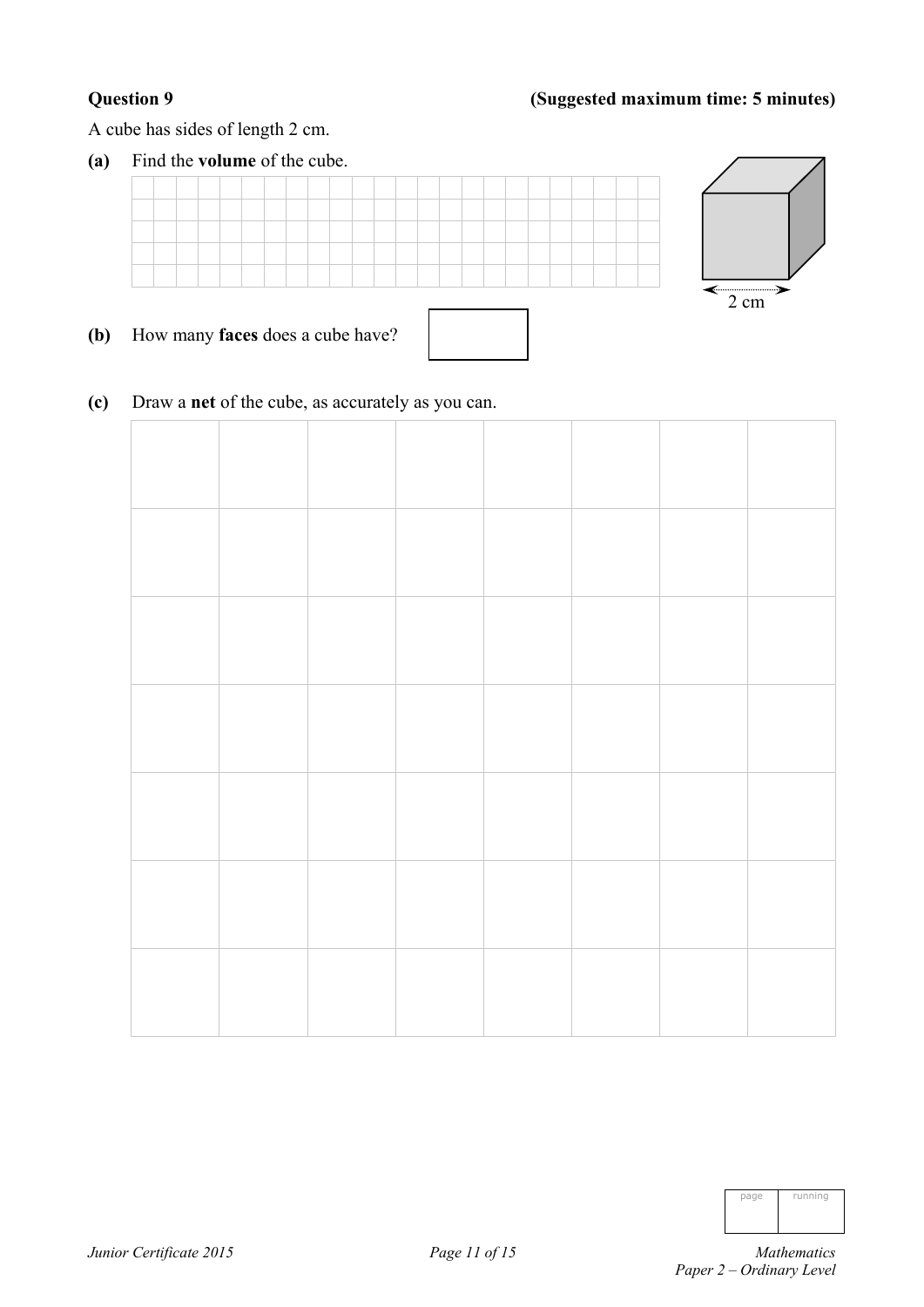The photograph shows a water tank in the shape of a cylinder. The height (*h* ) and diameter (*d* ) of the tank are marked.



Source: www.watertowersofireland.com. Altered.

**(a)** Using your **ruler**, find the height and the diameter of the tank in the photograph. Give each answer correct to the nearest centimetre.



Jenny thinks that the **actual height** of the water tank is 1 m.

**(b)** Use Jenny's value to find the **actual diameter** and the **actual radius** of the tank. Give each answer in metres.

| Actual diameter $=$ | Actual radius $=$ |
|---------------------|-------------------|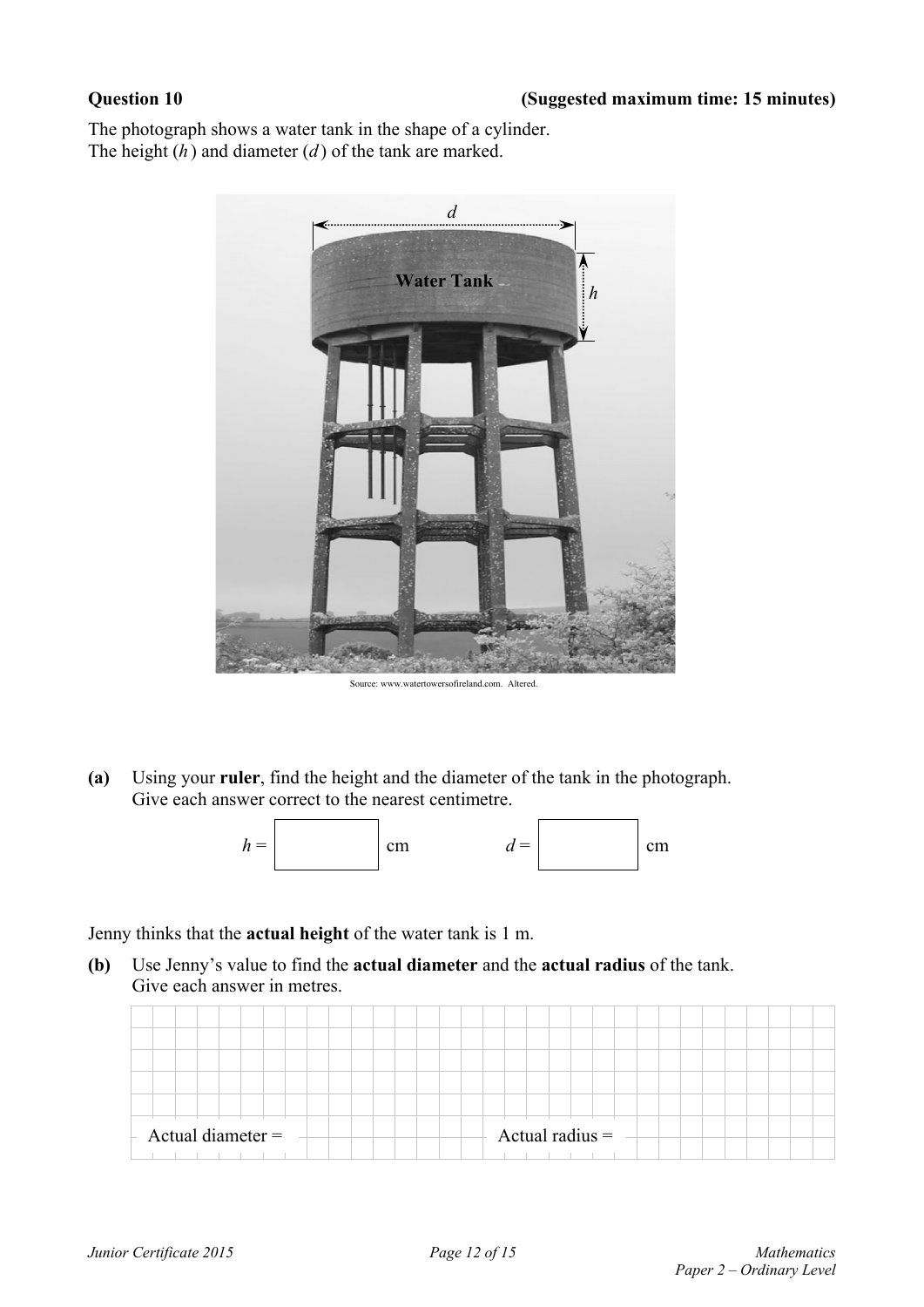Colm finds other values for the actual height and the actual radius of the tank. They are shown in the diagram below.



**(c)** Use Colm's values to find the **volume** of the tank. Give your answer in  $m<sup>3</sup>$ , correct to one decimal place.

| _____                              |  |  |  |      |  |  |  |  |  |  |  |  |  |  |  |  |
|------------------------------------|--|--|--|------|--|--|--|--|--|--|--|--|--|--|--|--|
| -                                  |  |  |  |      |  |  |  |  |  |  |  |  |  |  |  |  |
|                                    |  |  |  |      |  |  |  |  |  |  |  |  |  |  |  |  |
|                                    |  |  |  |      |  |  |  |  |  |  |  |  |  |  |  |  |
| _<br><b><i><u>Property</u></i></b> |  |  |  | ____ |  |  |  |  |  |  |  |  |  |  |  |  |
|                                    |  |  |  |      |  |  |  |  |  |  |  |  |  |  |  |  |
|                                    |  |  |  |      |  |  |  |  |  |  |  |  |  |  |  |  |

#### **Question 11 (Suggested maximum time: 5 minutes)**

**(a)** Use your calculator to find the value of each of the following. Give each answer correct to two decimal places.



**(b)** Hence, or otherwise, fill in the correct angle below.

| $\sin 10^{\circ} = \cos$ |  |  |  |  |  |  |  |  |  |  |  |  |  |  |  | $\circ$ |  |  |  |  |  |  |
|--------------------------|--|--|--|--|--|--|--|--|--|--|--|--|--|--|--|---------|--|--|--|--|--|--|
|                          |  |  |  |  |  |  |  |  |  |  |  |  |  |  |  |         |  |  |  |  |  |  |
|                          |  |  |  |  |  |  |  |  |  |  |  |  |  |  |  |         |  |  |  |  |  |  |
|                          |  |  |  |  |  |  |  |  |  |  |  |  |  |  |  |         |  |  |  |  |  |  |
|                          |  |  |  |  |  |  |  |  |  |  |  |  |  |  |  |         |  |  |  |  |  |  |
|                          |  |  |  |  |  |  |  |  |  |  |  |  |  |  |  |         |  |  |  |  |  |  |

page running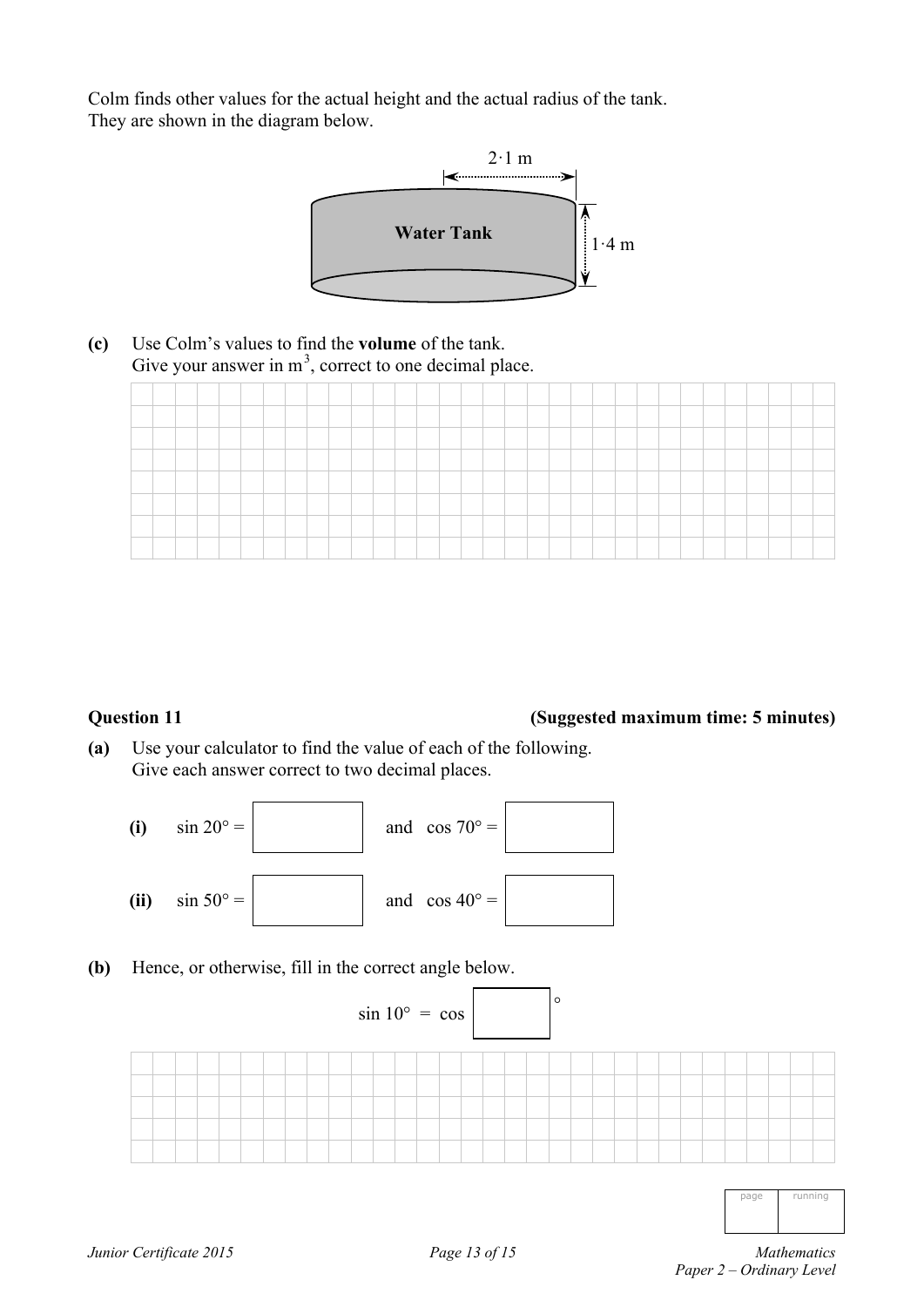#### **Question 12 (Suggested maximum time: 10 minutes)**

The graph of the line  $y = x + 1$  is shown on the co-ordinate grid below.



### (a) Write down the co-ordinates of the point where this line crosses the *y*-axis.  $($ ,  $)$



**(b)** Write down the co-ordinates of the point where the line  $y = x + 4$  crosses the *y*-axis.



**(c)** Hence, or otherwise, **draw** the graph of the line  $y = x + 4$  on the co-ordinate grid above.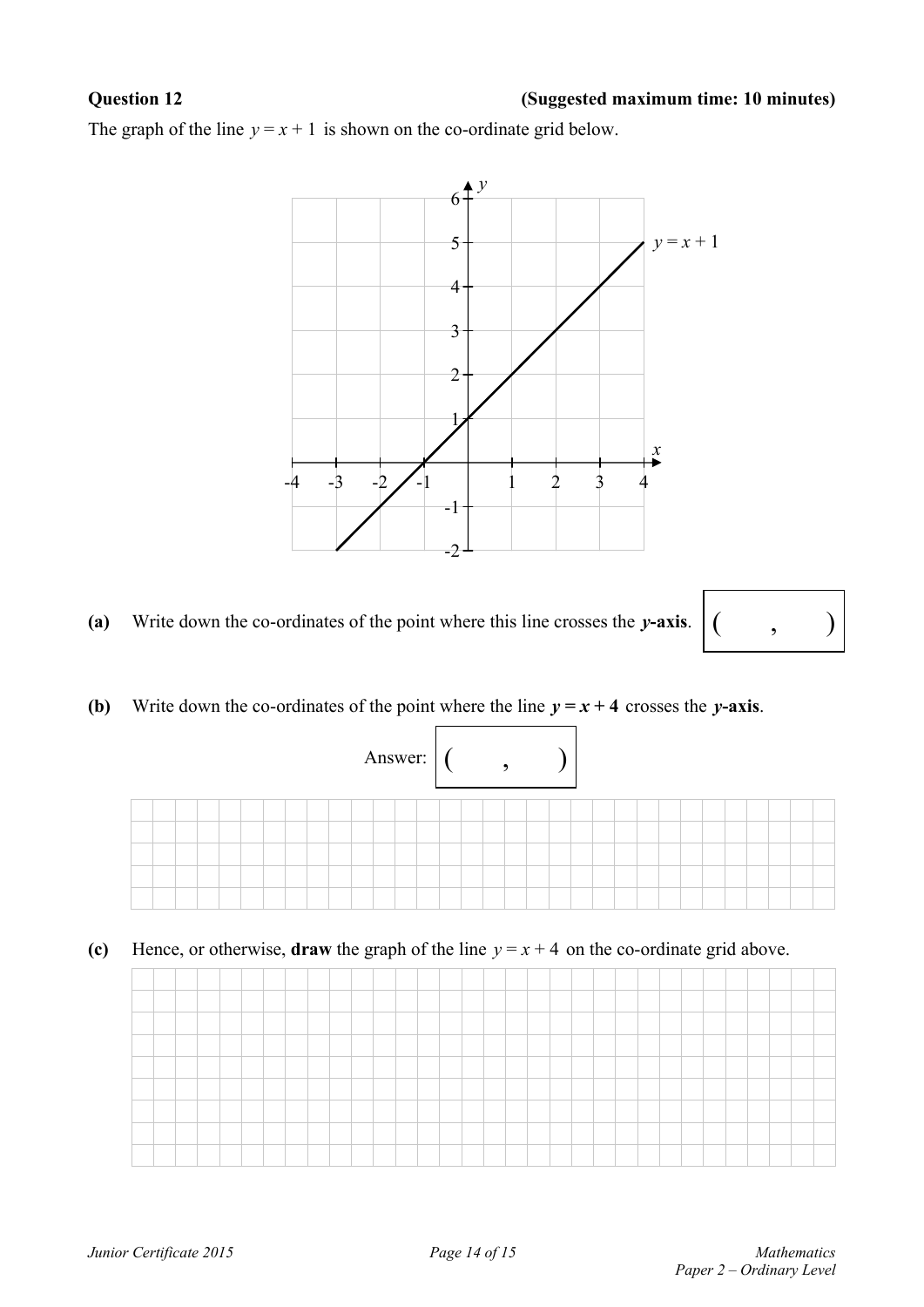### You may use this page for extra work.

page running